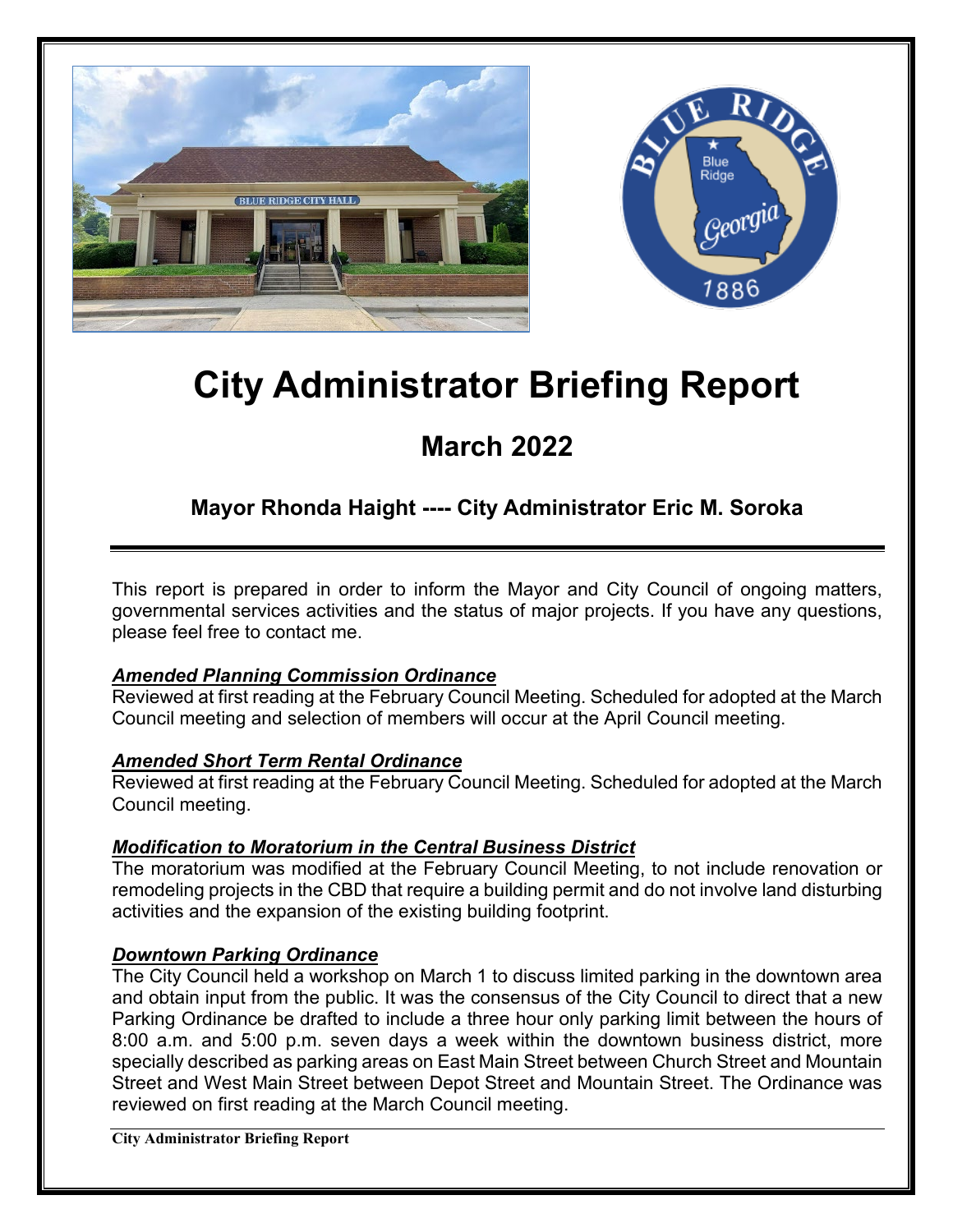#### *New City Council Agenda Format and Backup Package*

The City Council Agenda format was revised to clearly identify items on the agenda and provide backup information on each item to improve transparency to the public.

#### *Utility Department Highlights and Infrastructure Improvements*

| <b>WATER</b>   |            |                                                                                       |
|----------------|------------|---------------------------------------------------------------------------------------|
| Finished water | 29,008,337 |                                                                                       |
| <b>Billed</b>  | 15,763,767 |                                                                                       |
| Non revenue    |            | <b>13,244,570</b> (which includes flushing, road washing, fire department usage, etc) |

- Mckim & Creed is scheduled to perform leak detection the week of March 28
- The first round of leak detection was completed on February 11. They identified 17 City side leaks with an estimate of 25 gpm total leakage found. The crew had repaired all identified leaks by Feb 23. This improvement should be reflected on the upcoming reports for March.
- The City was awarded a \$1,000,000 grant, which the City was required to provide a local match, for a total project of \$2,000,000 to address water loss in Mountain Tops subdivision. The data is currently being analyzed to identify the areas with the most leakage in that subdivision. The project cost is \$2,000,000 which was previously allotted in October 2021 to be paid as follows: \$1,000,000 from SFR funds (grant), \$400,000 water surcharge, \$420,000 splost, \$100,000 ARPA (grant), and \$80,000 from water funds.
- Hwy 60 GDOT water main relocation construction started by T. Stanco Inc on February 21, 2022. The estimated completion date is March 11, 2022.

#### **WASTEWATER**

| <b>Treated sewer</b> | 17,313,000 (a huge spike was experienced due to rain water infiltration) |
|----------------------|--------------------------------------------------------------------------|
| <b>Billed</b>        | 7,561,377                                                                |
| 1 & I                | 9,751,623                                                                |

- Sewer crews have been smoke testing lines to determine where the new infiltration is coming from.
- The Mineral Springs sewer line rehab will reduce some of the rain water infiltration and is currently in design phase. The project cost is \$550,000 which was previously allotted in August 2021 to be paid as follows: \$300,000 from ARPA funds (grant) and \$250,000 from sewer funds.
- The Sewer lift station upgrades due to aging infrastructure for CVS and Industrial lift stations is nearing design completion. The station at CVS will be abandoned and the Industrial station will be rehabilitated into a bigger station that will handle what previously required two stations. Included in this project will be the rerouting of a force main. The project will be advertised for bids by June 2022. The project cost is \$2,000,000 and the City has been approved by GEFA for a grant/loan for this project.

**CUSTOMER BASE –**3,134 active water customers, 1130 sewer customers. 11 new water taps and 5 new sewer taps were installed in February. 22 new customers were added at existing locations and 172 work orders were handled for the month of February.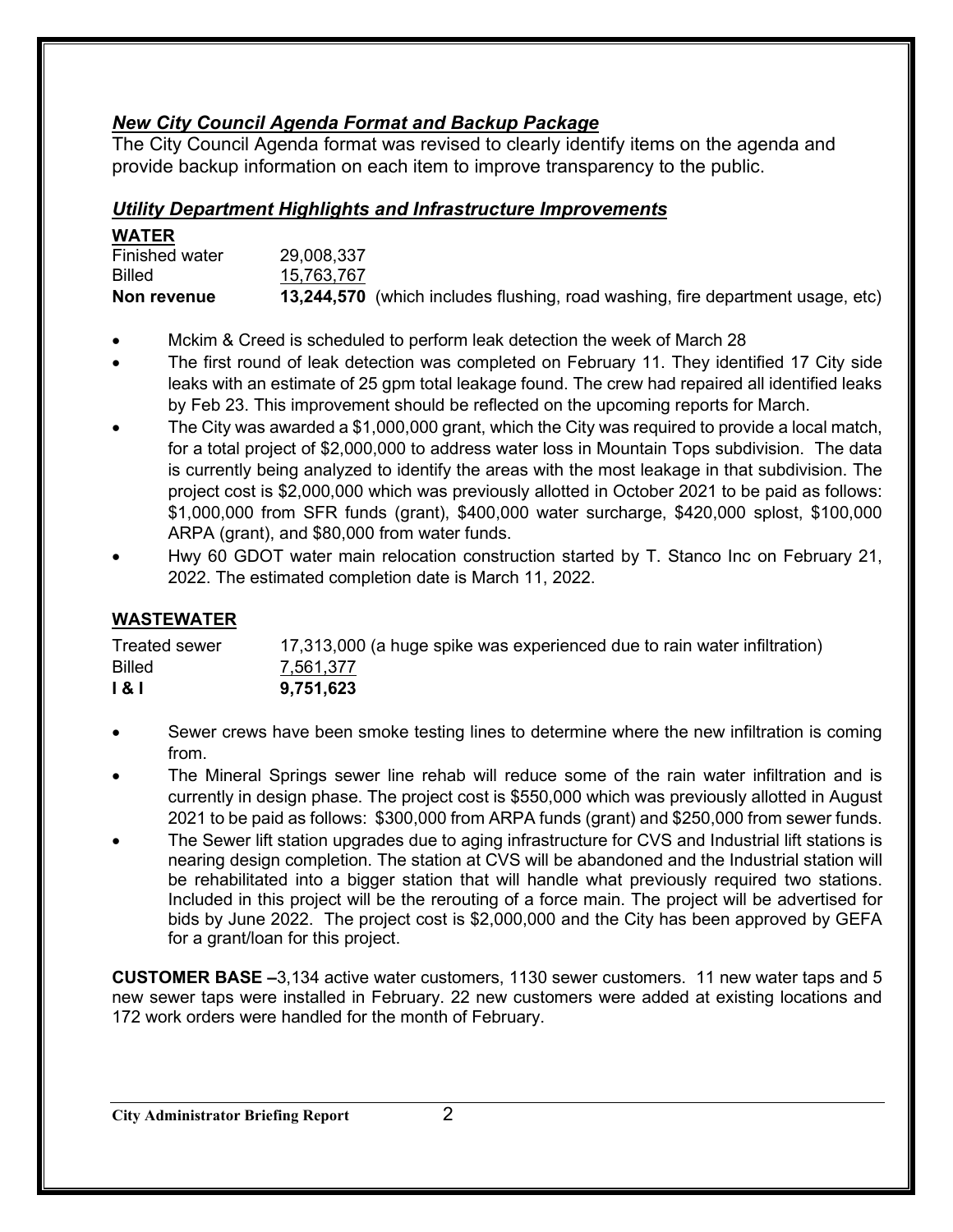### *Police Department Statistics & Highlights*

|                                                    | <b>FEBRUARY 2021-2022</b>                                                                                               | <b>FEB 2022</b>                                                                                          |
|----------------------------------------------------|-------------------------------------------------------------------------------------------------------------------------|----------------------------------------------------------------------------------------------------------|
| <b>DISPATCHED CALLS</b><br><b>FOR SERVICE</b>      | 5479                                                                                                                    | 585                                                                                                      |
| <b>UCR CRIMES</b><br><b>REPORTED</b>               | 375                                                                                                                     | 53                                                                                                       |
| <b>CITATIONS ISSUED</b><br><b><i>I</i>WARNINGS</b> | 546/272                                                                                                                 | 42/115                                                                                                   |
| <b>TOP 5 CITATIONS</b><br><b>ISSUED</b>            | *Theft by Shoplifting<br>*Driving w/ Suspended<br>license<br>*Tag violations<br>*No Insurance<br>*Driving w/ unlicensed | *Tag violations<br>*Driving w/ Suspended<br>license<br>*Loitering/Prowling<br>*No Insurance<br>*Speeding |

#### Municipal Court

Feb 21-Feb 22 - Processed 1544 citations from all agencies with fines totaling \$251,309. February 2022 -Process 121 citations with fines totaling \$26,488.

### *Community Services Department Highlights*

- Replaced two lights in the playground bathroom
- Replaced the heater in the women's bathroom at the playground
- Replaced the heater in the men's bathroom at the depot
- Fertilized the grass in downtown
- Trim the plants at the stage next to the grill above the playground
- Cleaned the playground turf
- Built and installed 4 water boxes for the Utility Department.
- Practice continues on all fields Monday Friday (Avg. 7 teams a day)
- Mow the grass at the ball park twice a week
- Spray weed killer on fields and parking lot
- Scraped the parking lot at Mineral Springs Trail

#### Depot Street Storm Drainage Project Update

Wilson Construction Management has installed 64 LF of 60" RCP (reinforced concrete pipe) under the railroad tracks to replace the existing 24" culvert that was undersized for the amount of storm water draining to it. They also installed a concrete headwall on the influent size of the 60" RCP and an 8' diameter junction box on the effluent end that connected the new pipe to the existing clay pipe that continues across the Wojohn property. The contractor then backfilled the railroad bed with stone and Patriot Rail reinstalled the cross-ties and rails. The materials have been ordered for the portion of the project along Depot Street.

**City Administrator Briefing Report** 3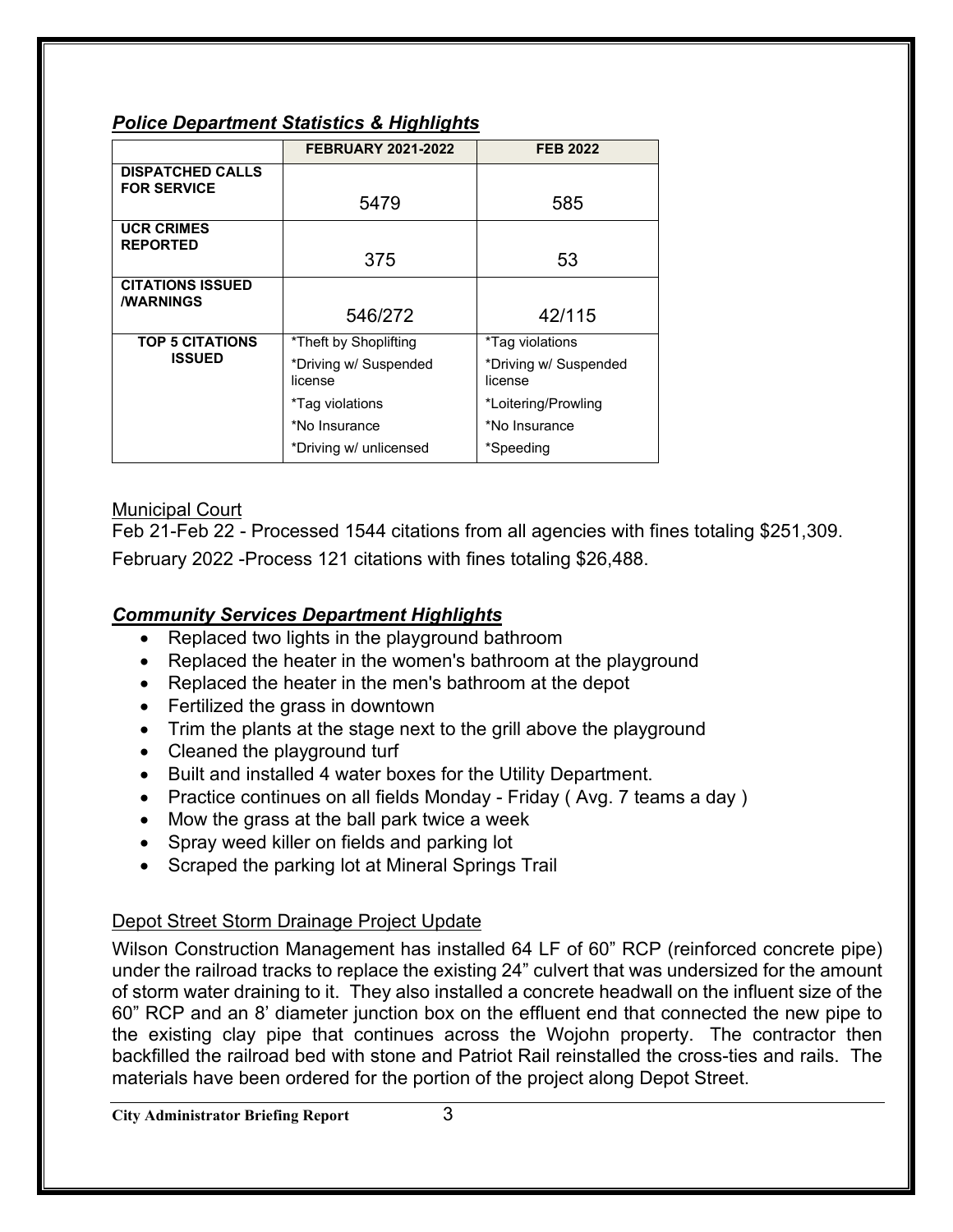#### **Property Tax Information**

2015 -2020 Tax years - \$2,448.28 on 8 properties in back taxes are due. The tax sale is scheduled for May 3, 2022.

2021 Tax year -Approximately \$51,000 in back taxes are due. The 30 day notice will be sent out on March 18,2022. Property owners will then have 30 days to pay before the lien process starts. The tax sale for these properties will likely occur in June/July 2022.

#### **Capital Improvement Projects Status Report**

Purchase 2 Police Vehicles On order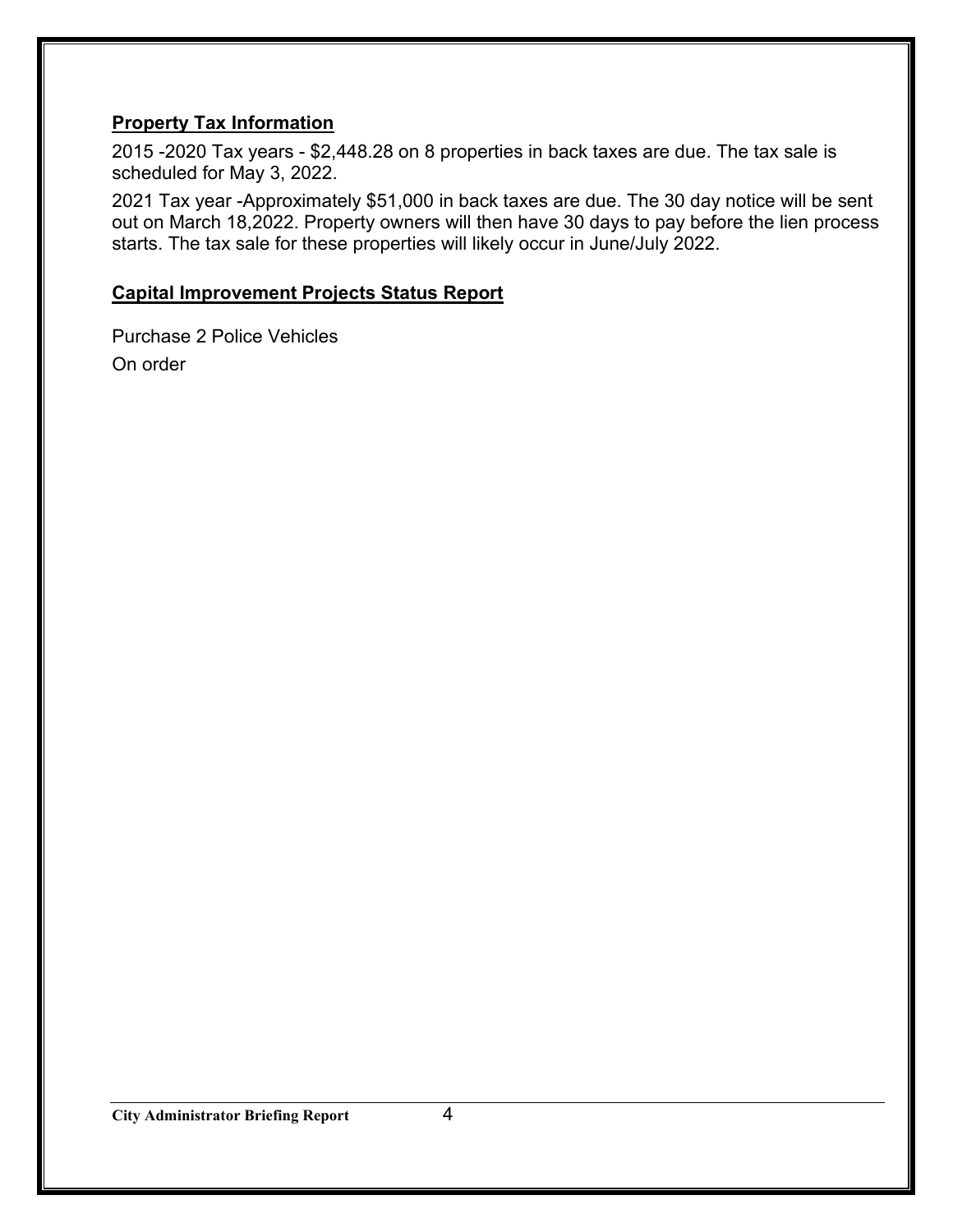### **CURRENT DEVELOPMENT & APPLICATIONS IN PROGRESS**

| <b>Applicant</b>                       | Project                              | <b>Address</b>               | Application                            | <b>Description</b>                    | <b>Status</b>             |
|----------------------------------------|--------------------------------------|------------------------------|----------------------------------------|---------------------------------------|---------------------------|
|                                        | <b>Building Permit</b>               |                              | Permit 2019-566                        |                                       |                           |
|                                        | for Garage                           |                              | <b>Administrative Site</b>             | <b>Building a Garage</b>              | Approved 6-4-2019         |
| <b>Jacqueline Brown</b>                | Apartment                            | 22 College Street            | Plan Approval                          | Apartment                             | <b>Under Construction</b> |
|                                        |                                      |                              |                                        |                                       |                           |
|                                        |                                      |                              | Permit 2022-758                        |                                       |                           |
|                                        |                                      |                              | Permit 2022-757                        |                                       |                           |
|                                        |                                      | Located at the end           | Permit 2022-756                        |                                       |                           |
| Hawthorne                              | <b>Grading Permit</b>                | of West First Street         | Permit 2022-755                        | Grading to build a                    | Approved 9-15-            |
| <b>Ventures Blue</b>                   | for Residential Lot next to 870 West |                              | Permit 2022-754                        | <b>Two Story House</b>                | 2020 Work Has not         |
| <b>Ridge LLC</b>                       | <b>&amp;Building Permit</b>          | <b>First Street</b>          | Permit 2020-669                        | with Basement                         | commenced                 |
|                                        |                                      |                              |                                        |                                       |                           |
|                                        |                                      |                              |                                        |                                       | Approved 4-8-2021         |
| <b>Karen Anderson</b>                  | <b>Building Permit</b>               |                              |                                        |                                       | checking on               |
| <b>Stephens</b>                        | for Garage                           | 145 Ash Street               | Permit 2021-707 Admi Building a Garage |                                       | progress                  |
|                                        |                                      |                              |                                        |                                       | Approved 11-8-            |
|                                        | <b>Building Permit</b>               |                              |                                        |                                       | 2021 Work has not         |
| <b>Boss Real Estate LLC for Duplex</b> |                                      | 581 Summit Street            | <b>County Permit 14197</b>             | <b>Building a Duplex</b>              | commenced                 |
|                                        |                                      |                              |                                        |                                       | County Permit:            |
|                                        |                                      |                              |                                        |                                       | Waiting                   |
|                                        |                                      |                              |                                        |                                       | <b>City Zoning</b>        |
|                                        |                                      |                              |                                        |                                       | Application:              |
|                                        |                                      |                              |                                        |                                       | Number 764                |
|                                        |                                      |                              | <b>Administrative Site</b>             | Remoding inside of                    | Approved 3-10-            |
| <b>Robert Churchill</b>                | Remodel                              | 61 Pinewood Road             | Plan Approval                          | House                                 | 2022                      |
|                                        |                                      |                              |                                        |                                       | <b>County Permit:</b>     |
|                                        |                                      |                              |                                        |                                       | <b>Waiting</b>            |
|                                        |                                      |                              |                                        | <b>Owner is removing</b>              | <b>City Zone</b>          |
|                                        | <b>Remove Mobile</b>                 |                              |                                        | old single wide and                   | Application:              |
|                                        | Home and                             |                              | <b>Administrative Site</b>             | putting in new                        | Approved 3-10-            |
| <b>Denise Campbell</b>                 | Replace                              | <b>Ashe Street</b>           | <b>Plan Approval</b>                   | single wide                           | 2022                      |
|                                        |                                      |                              |                                        |                                       |                           |
|                                        |                                      |                              |                                        |                                       |                           |
|                                        |                                      |                              |                                        |                                       | <b>County Permit:</b>     |
|                                        |                                      |                              |                                        |                                       | Waiting                   |
|                                        |                                      |                              |                                        |                                       | City Zone                 |
|                                        |                                      | BR02-20654                   |                                        |                                       | Application:              |
|                                        |                                      | <b>EAST HIGHLAND</b>         | <b>County Permit:</b>                  | <b>INCLOSING</b>                      | <b>Number</b>             |
| <b>AXELROD WILLIAM</b>                 | <b>REMODEL</b>                       | STREET                       | <b>Waiting</b>                         | <b>EXSISTING CARPORT</b>              | Approved 1-25-22          |
|                                        |                                      |                              |                                        |                                       |                           |
|                                        |                                      |                              |                                        |                                       |                           |
|                                        |                                      |                              |                                        |                                       |                           |
|                                        |                                      |                              |                                        |                                       |                           |
|                                        |                                      | Located between              |                                        | Zone RA to C-2 to                     | Tentatively               |
|                                        |                                      | Zebra Lane &                 |                                        | put a Metal building Schedule for May |                           |
|                                        |                                      | Mountain                     |                                        | for a landscaping                     | Planning                  |
| <b>Hank Davenport</b>                  | Rezone                               | <b>Hideaway Trail</b>        | Rezoning                               | company                               | Commission                |
|                                        |                                      |                              |                                        |                                       |                           |
|                                        |                                      |                              |                                        |                                       | Tentatively               |
|                                        |                                      |                              |                                        | Zone R2 to C-2 to                     | <b>Schedule for May</b>   |
|                                        |                                      |                              |                                        | make a Future                         | Planning                  |
|                                        |                                      |                              |                                        |                                       |                           |
| <b>Martin Velasquez</b>                | Rezone                               | 78 West Fain Street Rezoning |                                        | Restaurant                            | Commission                |

**City Administrator Briefing Report** 5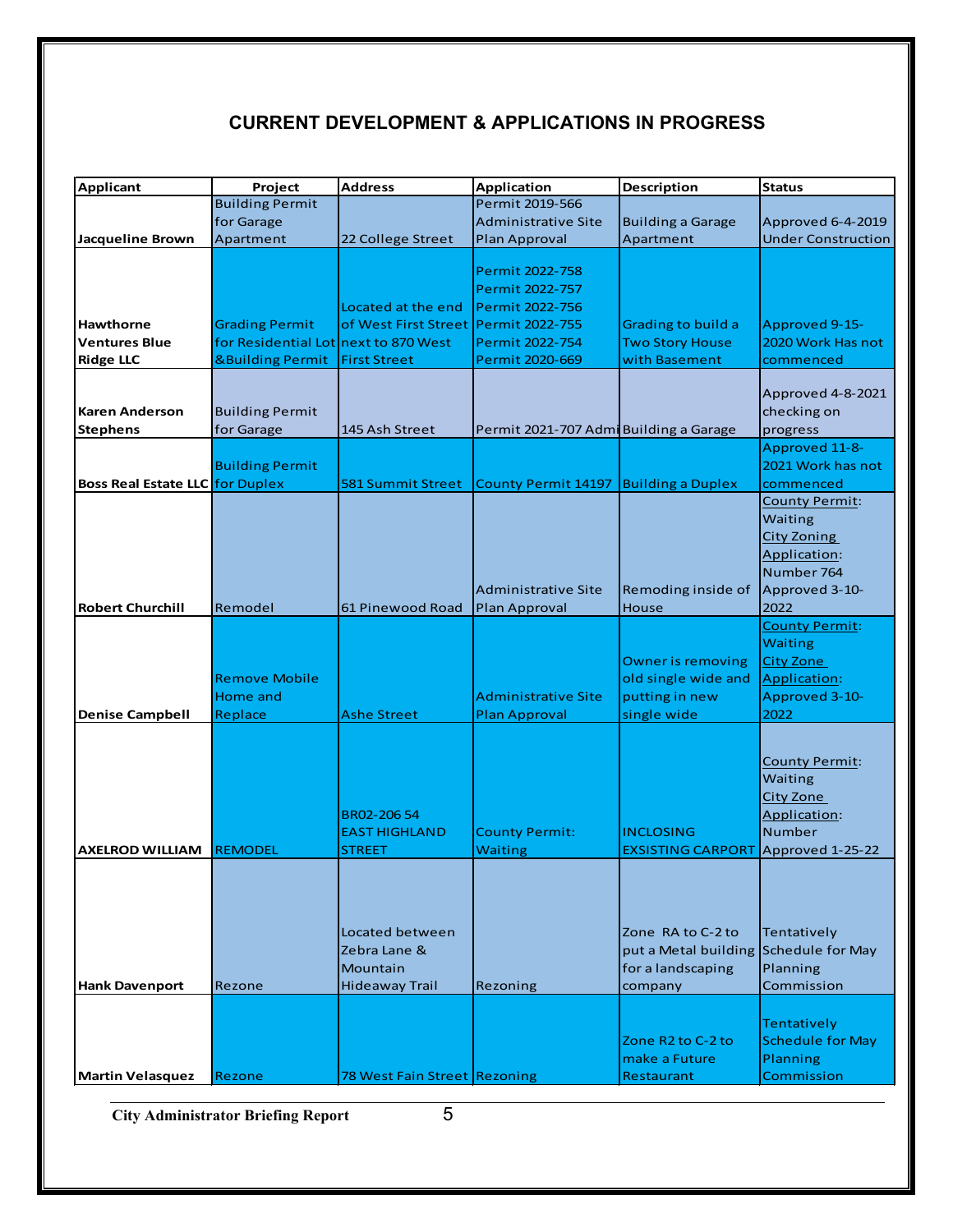## **Grading and Demolition Permits**

| Project                     | <b>Address</b>                       | <b>Application</b> | <b>Description</b>     | <b>Status</b>           |
|-----------------------------|--------------------------------------|--------------------|------------------------|-------------------------|
|                             |                                      |                    |                        |                         |
|                             |                                      | Permit 2022-758    |                        |                         |
|                             |                                      | Permit 2022-757    |                        |                         |
|                             | Located at the end                   | Permit 2022-756    |                        |                         |
| <b>Grading Permit for</b>   | of West First Street                 | Permit 2022-755    | Grading to build a     | Approved 9-15-          |
| <b>Residential Lot</b>      | next to 870 West                     | Permit 2022-754    | <b>Two Story House</b> | 2020 Work Has not       |
| <b>&amp;Building Permit</b> | <b>First Street</b>                  | Permit 2020-669    | with Basement          | been started.           |
|                             |                                      |                    |                        | Approved 1-11-          |
|                             |                                      |                    |                        | 2022 Not Started        |
| Demo Pemit                  | 78 West Fain Street   Pemit 2022-760 |                    | Demo of House          | Demo Yet                |
|                             |                                      |                    |                        | Approved 12-28-         |
|                             | 510 East Second                      |                    | Owner is demo old      | 2021 Demo has not       |
| Demo                        | <b>Street</b>                        | Permit 2021-751    | <b>Grocery Store</b>   | started                 |
|                             |                                      |                    |                        |                         |
| LAND                        | <b>MINERAL SPRINGS</b>               |                    | <b>LEVEL LAND TO</b>   | <b>STILL LEVELING</b>   |
| <b>DISTURBANCE</b>          | <b>&amp; JONES STREET</b>            | PERMIT: 2022-762   | <b>BUILD A HOUSE</b>   | LAND 3-11-22            |
|                             |                                      |                    |                        |                         |
|                             |                                      |                    |                        | <b>WAITING ON EPD</b>   |
|                             |                                      |                    |                        | <b>PLATS BEFORE</b>     |
|                             | <b>BR05-016</b>                      |                    |                        | <b>ISSUE PERMIT</b>     |
|                             | <b>EAST SECOND</b>                   |                    |                        | <b>BECAUSE ITS MORE</b> |
| LAND                        | <b>STREET &amp;</b>                  |                    | <b>LEVEL LAND TO</b>   | THEN A ACRE OF          |
| <b>DISTURBANCE</b>          | <b>MOUNTAIN STREET</b>               |                    | <b>BUILD A HOUSE</b>   | LAND 3-11-22            |
|                             |                                      |                    |                        |                         |
|                             |                                      |                    |                        |                         |
|                             |                                      |                    |                        |                         |
| LAND                        | 0052B-25C 2769                       |                    |                        | <b>STILL WORKING ON</b> |
| <b>DISTURBANCE</b>          | <b>SCENIC DRIVE</b>                  | PERMIT: 2021-746   | <b>SUBSTATION</b>      | <b>GRADING 3-11-22</b>  |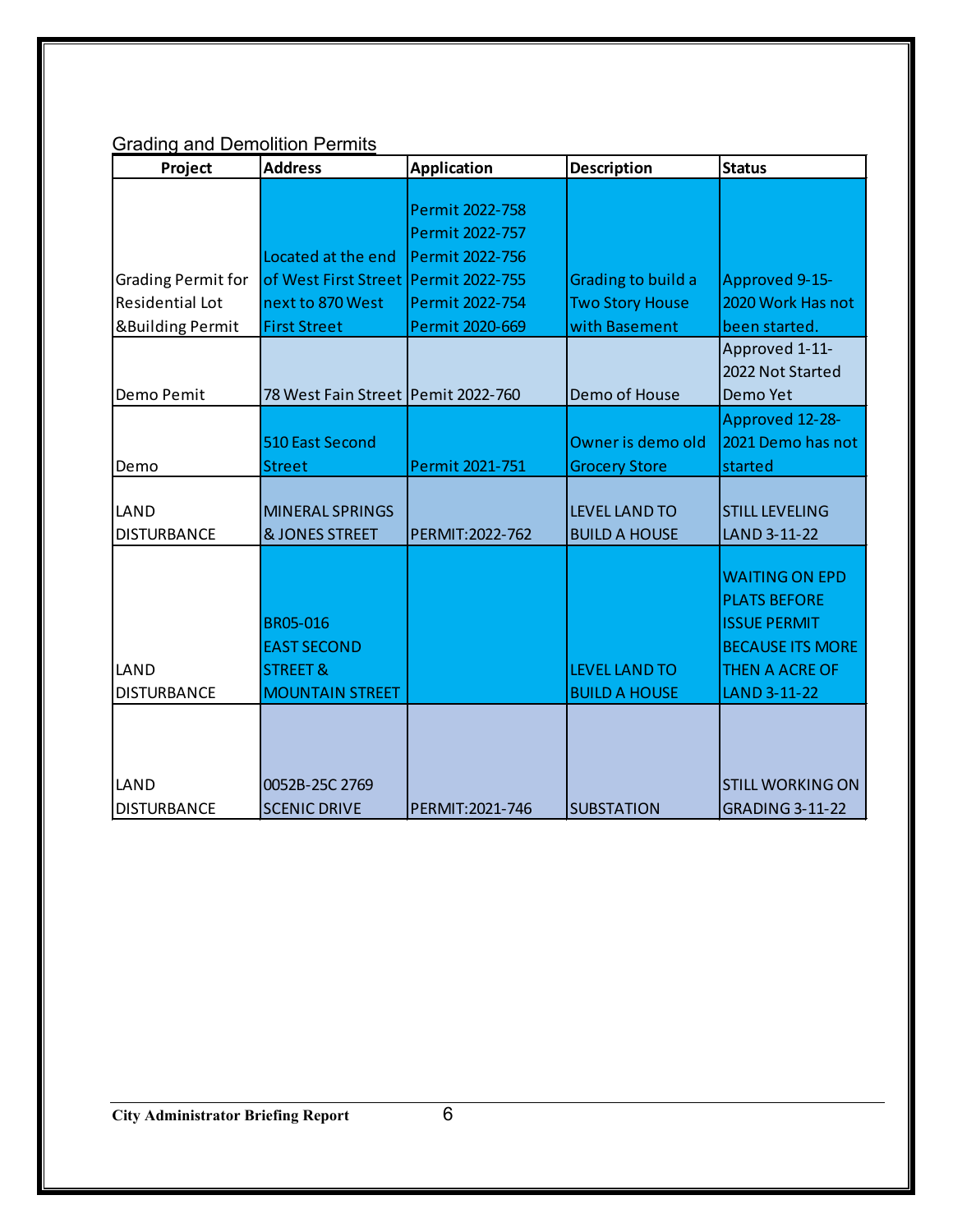#### **REVENUE & EXPENDITURE STATEMENT**

02/01/2022 To 02/28/2022

FY 2022

|                                                                | <b>Current</b><br>Period (\$) | <b>YTD</b> $(\$)$ | Budget (\$)    | % Used                  |
|----------------------------------------------------------------|-------------------------------|-------------------|----------------|-------------------------|
|                                                                |                               |                   |                |                         |
| 100 General Fund                                               |                               |                   |                |                         |
| Revenue<br>31 Taxes Subtotal                                   | \$166,100.88                  | \$1,042,436.07    | \$2,796,750.00 | 37                      |
| 32 Licenses & Permits Subtotal                                 | \$6,185.00                    | \$42,705.69       | \$128,000.00   | 33                      |
| 33 Intergovernmental Revenue Subtotal                          | \$0.00                        | \$10,200.00       | \$3,000.00     | 340                     |
| 34 Charges For Services Subtotal                               | \$520.00                      | \$2,000.00        | \$9,750.00     | 21                      |
| 35 Fines & Forfeitures Subtotal                                | \$17,261.00                   | \$35,027.00       | \$150,000.00   | 23                      |
| <b>36 Investment Income Subtotal</b>                           | \$0.00                        | \$0.00            | \$4,000.00     | 0                       |
| 38 Miscellaneous Revenue Subtotal                              | \$6,643.59                    | \$11,282.02       | \$66,000.00    | 17                      |
|                                                                | \$0.00                        | \$0.00            | \$300,000.00   | 0                       |
| 39 Other Financing Sources Subtotal<br><b>Revenue Subtotal</b> | \$196,710.47                  | \$1,143,650.78    | \$3,457,500.00 | 33                      |
|                                                                |                               |                   |                |                         |
| <b>Expenditure</b>                                             |                               | \$6,472.00        | \$142,535.00   | 5                       |
| 1100 Mayor & Council Subtotal                                  | \$3,474.33<br>\$0.00          | \$0.00            | \$10,500.00    | 0                       |
| <b>1400 Elections Subtotal</b>                                 |                               |                   |                |                         |
| <b>1500 General Administration Subtotal</b>                    | \$37,356.38                   | \$56,563.31       | \$410,577.00   | 14                      |
| 1514 Tax Admin & Licensing Subtotal                            | \$543.23                      | \$593.23          | \$7,300.00     | 8                       |
| 2650 Municipal Court Subtotal                                  | \$5,717.88                    | \$11,921.42       | \$143,421.00   | 8                       |
| 3200 Police Subtotal                                           | \$95,358.74                   | \$144,645.04      | \$1,280,956.00 | 11                      |
| 3226 Custody Of Prisioners Subtotal                            | \$0.00                        | \$0.00            | \$7,000.00     | 0                       |
| 3520 Fire Fighting Subtotal                                    | \$0.00                        | \$44.00           | \$82,000.00    | 0                       |
| 4200 Highways & Streets Subtotal                               | \$20,455.61                   | \$32,896.26       | \$335,896.00   | 10                      |
| 4900 Maintenance & Shop Subtotal                               | \$7,498.96                    | \$14,056.80       | \$131,093.00   | 11                      |
| 6124 Recreational Facilities Subtotal                          | \$823.79                      | \$1,175.47        | \$81,600.00    | 1                       |
| 6210 Parks Administration Subtotal                             | \$0.00                        | \$120.86          | \$0.00         | 0                       |
| 6220 Park Areas Subtotal                                       | \$12,304.19                   | \$25,339.92       | \$270,077.00   | 9                       |
| 7400 Planning And Zoning Subtotal                              | \$777.32                      | \$7,208.62        | \$99,098.00    | $\overline{\mathbf{r}}$ |
| 7540 Tourism Subtotal                                          | \$692.07                      | \$1,676.99        | \$68,386.00    | 2                       |
| 7565 Special Facilities- Renta Subtotal                        | \$131.24                      | \$163.45          | \$4,850.00     | 3                       |
| <b>Expenditure Subtotal</b>                                    | \$185,133.74                  | \$302,877.37      | \$3,075,289.00 | 10                      |
| <b>Before Transfers</b><br><b>Excess Of Revenue Subtotal</b>   | \$11,576.73                   | \$840,773.41      | \$382,211.00   | 220                     |
| <b>Other Financing Use</b>                                     |                               |                   |                |                         |
| 1100 Mayor & Council Subtotal                                  | \$0.00                        | \$0.00            | \$82,212.00    | 0                       |
| <b>Other Financing Use Subtotal</b>                            | \$0.00                        | \$0.00            | \$82,212.00    | 0                       |
| After Transfers<br><b>Excess Of Revenue Subtotal</b>           | \$11,576.73                   | \$840,773.41      | \$299,999.00   | 280                     |
| <b>210 Confiscated Assets</b>                                  |                               |                   |                |                         |
| Revenue                                                        |                               |                   |                |                         |
| 35 Fines & Forfeitures Subtotal                                | \$0.00                        | \$0.00            | \$1,500.00     | 0                       |
| <b>Revenue Subtotal</b>                                        | \$0.00                        | \$0.00            | \$1,500.00     | 0                       |
| <b>Expenditure</b>                                             |                               |                   |                |                         |
| 3200 Police Subtotal                                           | \$0.00                        | \$0.00            | \$1,500.00     | 0                       |
| <b>Expenditure Subtotal</b>                                    | \$0.00                        | \$0.00            | \$1,500.00     | 0                       |
| <b>Before Transfers</b><br>Deficiency Of Revenue Subtotal      | \$0.00                        | \$0.00            | \$0.00         | 0                       |
|                                                                |                               |                   |                |                         |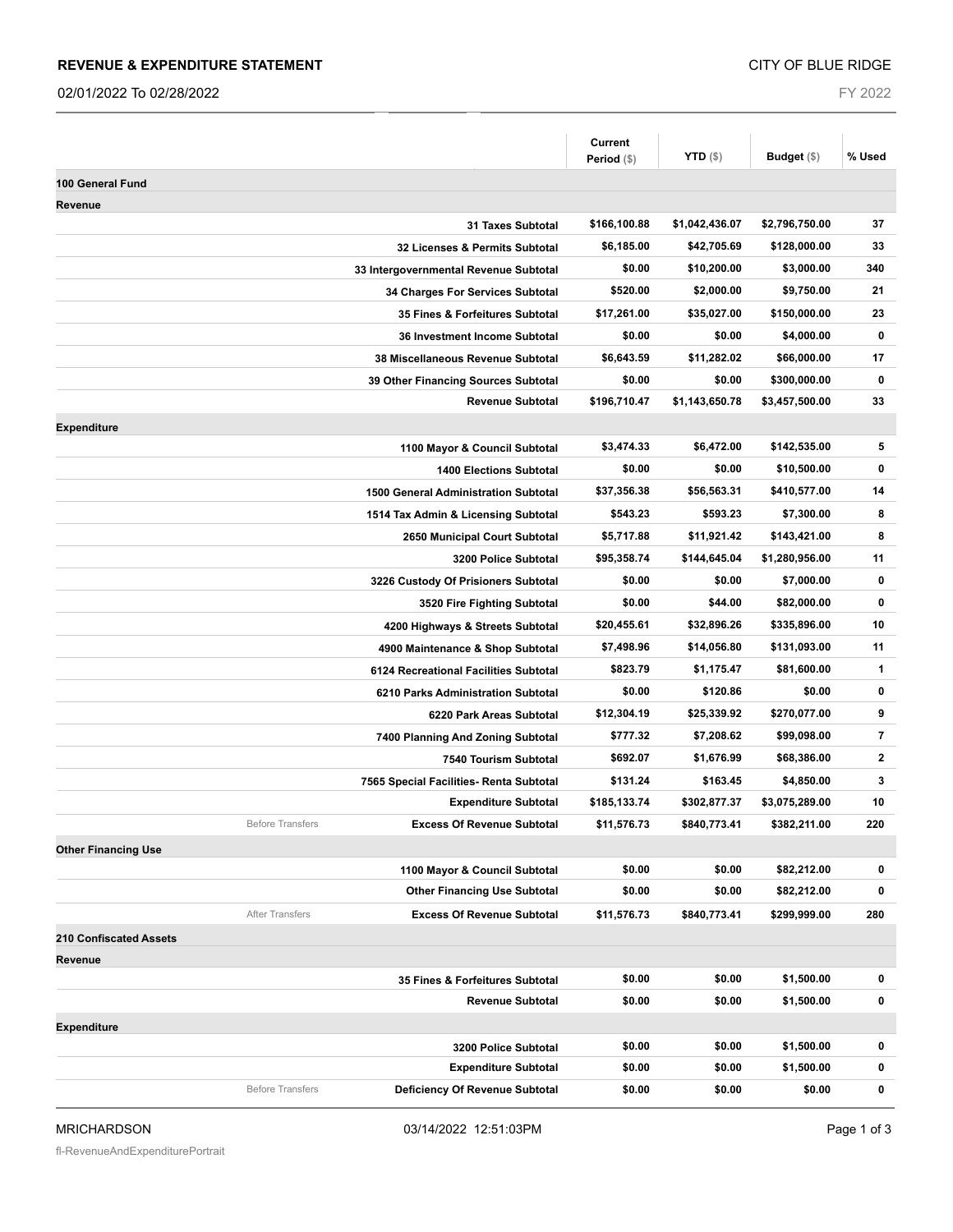#### **REVENUE & EXPENDITURE STATEMENT**

02/01/2022 To 02/28/2022

FY 2022

|                                 |                         |                                         | <b>Current</b> |                   |                 |              |
|---------------------------------|-------------------------|-----------------------------------------|----------------|-------------------|-----------------|--------------|
|                                 |                         |                                         | Period (\$)    | <b>YTD</b> $(\$)$ | Budget $(\$)$   | % Used       |
|                                 | <b>After Transfers</b>  | Deficiency Of Revenue Subtotal          | \$0.00         | \$0.00            | \$0.00          | 0            |
| 230 American Rescue Plan (Arp)  |                         |                                         |                |                   |                 |              |
| <b>Revenue</b>                  |                         |                                         |                |                   |                 |              |
|                                 |                         | 33 Intergovernmental Revenue Subtotal   | \$0.00         | \$0.00            | \$273,000.00    | 0            |
|                                 |                         | <b>Revenue Subtotal</b>                 | \$0.00         | \$0.00            | \$273,000.00    | $\bf{0}$     |
|                                 | <b>After Transfers</b>  | Deficiency Of Revenue Subtotal          | \$0.00         | \$0.00            | \$273,000.00    | $\mathbf 0$  |
| 275 Hotel/Motel Fund            |                         |                                         |                |                   |                 |              |
| Revenue                         |                         |                                         |                |                   |                 |              |
|                                 |                         | <b>31 Taxes Subtotal</b>                | \$38,485.76    | \$88,235.10       | \$475,000.00    | 19           |
|                                 |                         | <b>Revenue Subtotal</b>                 | \$38,485.76    | \$88,235.10       | \$475,000.00    | 19           |
| <b>Expenditure</b>              |                         |                                         |                |                   |                 |              |
|                                 |                         | 7540 Tourism Subtotal                   | \$0.00         | \$0.00            | \$320,950.00    | 0            |
|                                 |                         | 7550 Downtown Dev Auth Subtotal         | \$0.00         | \$6,218.67        | \$149,000.00    | 4            |
|                                 |                         | 7565 Special Facilities- Renta Subtotal | \$324.82       | \$483.47          | \$5,050.00      | 10           |
|                                 |                         | <b>Expenditure Subtotal</b>             | \$324.82       | \$6,702.14        | \$475,000.00    | 1            |
|                                 | <b>Before Transfers</b> | <b>Excess Of Revenue Subtotal</b>       | \$38,160.94    | \$81,532.96       | \$0.00          | $\bf{0}$     |
| <b>Other Financing Source</b>   |                         |                                         |                |                   |                 |              |
|                                 |                         | 39 Other Financing Sources Subtotal     | \$0.00         | \$0.00            | \$27,000.00     | $\pmb{0}$    |
|                                 |                         | <b>Other Financing Source Subtotal</b>  | \$0.00         | \$0.00            | \$27,000.00     | 0            |
|                                 | <b>After Transfers</b>  | <b>Excess Of Revenue Subtotal</b>       | \$38,160.94    | \$81,532.96       | \$27,000.00     | 302          |
| 320 City Of Blue Ridge Splost   |                         |                                         |                |                   |                 |              |
| Revenue                         |                         |                                         |                |                   |                 |              |
|                                 |                         | 33 Intergovernmental Revenue Subtotal   | \$59,329.50    | \$118,076.99      | \$638,820.00    | 18           |
|                                 |                         | 36 Investment Income Subtotal           | \$0.00         | \$0.00            | \$1,000.00      | $\mathbf 0$  |
|                                 |                         | <b>Revenue Subtotal</b>                 | \$59,329.50    | \$118,076.99      | \$639,820.00    | 18           |
| <b>Expenditure</b>              |                         |                                         |                |                   |                 |              |
|                                 |                         | 4200 Highways & Streets Subtotal        | \$0.00         | \$0.00            | \$219,820.00    | 0            |
|                                 |                         | 4440 Water Distribution Subtotal        | \$0.00         | \$0.00            | \$420,000.00    | 0            |
|                                 |                         | <b>Expenditure Subtotal</b>             | \$0.00         | \$0.00            | \$639,820.00    | 0            |
|                                 | <b>Before Transfers</b> | <b>Excess Of Revenue Subtotal</b>       | \$59,329.50    | \$118,076.99      | \$0.00          | 0            |
|                                 | <b>After Transfers</b>  | <b>Excess Of Revenue Subtotal</b>       | \$59,329.50    | \$118,076.99      | \$0.00          | 0            |
| 505 Blue Ridge Water/Sewer Fund |                         |                                         |                |                   |                 |              |
| Revenue                         |                         |                                         |                |                   |                 |              |
|                                 |                         | 33 Intergovernmental Revenue Subtotal   | \$0.00         | \$0.00            | \$847,500.00    | 0            |
|                                 |                         | 34 Charges For Services Subtotal        | \$395,485.56   | \$737,574.32      | \$4,592,000.00  | 16           |
|                                 |                         | <b>36 Investment Income Subtotal</b>    | \$0.00         | \$0.00            | \$3,000.00      | 0            |
|                                 |                         | 39 Other Financing Sources Subtotal     | \$0.00         | \$0.00            | \$5,997,500.00  | $\pmb{0}$    |
|                                 |                         | <b>Revenue Subtotal</b>                 | \$395,485.56   | \$737,574.32      | \$11,440,000.00 | 6            |
| <b>Expenditure</b>              |                         |                                         |                |                   |                 |              |
|                                 |                         | 4310 Sanitary Administration Subtotal   | \$101.25       | \$197.65          | \$120,576.00    | 0            |
|                                 |                         | 4331 Sanitary Sewer Maintenanc Subtotal | \$3,227.76     | \$3,275.06        | \$3,102,590.00  | 0            |
|                                 |                         | 4335 Sewage Treatment Plant Subtotal    | \$20,101.98    | \$33,751.55       | \$4,421,738.00  | $\mathbf{1}$ |
|                                 |                         |                                         |                |                   |                 |              |